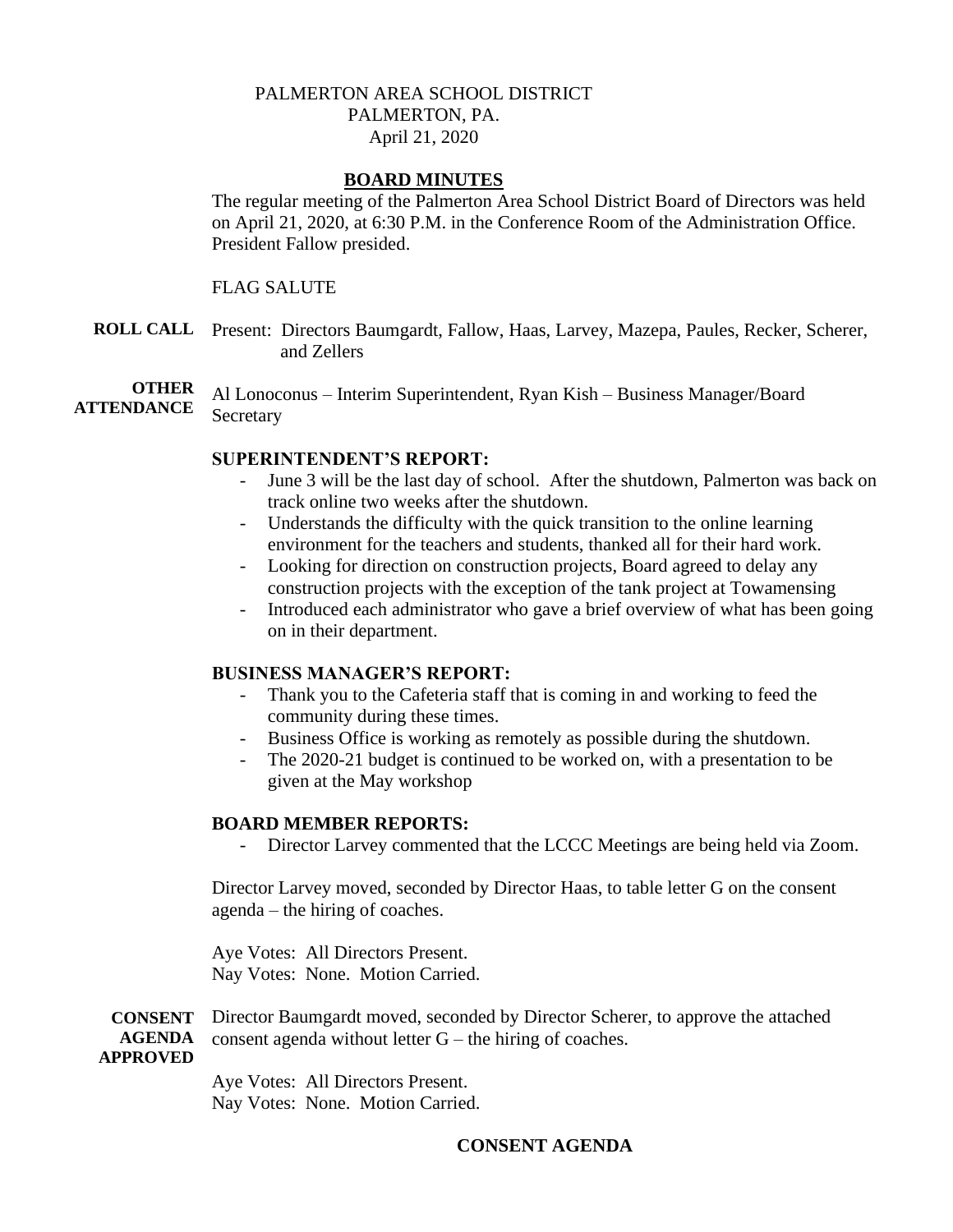| <b>BOARD</b><br><b>MINUTES</b>                                | Approved the Board Minutes from March 17, 2020 meeting.                                                                                                                                                                                                                                                                                                                                                       |
|---------------------------------------------------------------|---------------------------------------------------------------------------------------------------------------------------------------------------------------------------------------------------------------------------------------------------------------------------------------------------------------------------------------------------------------------------------------------------------------|
| <b>FINANCIAL</b><br><b>REPORTS</b>                            | Approved the Accounts Payable Reports and Treasurers Reports                                                                                                                                                                                                                                                                                                                                                  |
| <b>TUITION</b>                                                | Approved attached tuition reimbursements                                                                                                                                                                                                                                                                                                                                                                      |
| <b>SALARY</b><br><b>MOVEMENT</b>                              | Approved the salary movement for Miranda Allen from Masters plus 45 to Masters plus<br>60.                                                                                                                                                                                                                                                                                                                    |
| <b>RETIREMENTS</b>                                            | Accepted the retirement of Cheryl Hummer, Special Education Teacher, effective June<br>30, 2020.                                                                                                                                                                                                                                                                                                              |
|                                                               | Accepted the retirement of Deborah Heydt, Health Room Technician, effective the end<br>of the 2019-2020 school year.                                                                                                                                                                                                                                                                                          |
|                                                               | Accepted the retirement of Deborah Scheckler, Confidential Secretary to the<br>Superintendent, effective June 30, 2020.                                                                                                                                                                                                                                                                                       |
| <b>RESIGNATION</b>                                            | Accepted the resignation of John Cronk as JV/Assistant Volleyball coach                                                                                                                                                                                                                                                                                                                                       |
| <b>SUBIA</b>                                                  | Approved Kyna Gibson as a substitute Instructional Assistant, effective April 22, 2020.                                                                                                                                                                                                                                                                                                                       |
|                                                               | <b>END OF CONSENT AGENDA</b>                                                                                                                                                                                                                                                                                                                                                                                  |
| <b>BUDGET</b><br><b>TRANSFERS</b><br><b>APPROVED</b>          | Director Baumgardt moved, seconded by Director Haas, to approve the Budget transfers.<br>Aye Votes: All Directors Present<br>Nay Votes: None. Motion Carried.                                                                                                                                                                                                                                                 |
| <b>FIRST READING</b><br><b>OF POLICIES</b><br><b>APPROVED</b> | Director Recker moved, seconded by Director Scherer, to approve the First Reading of<br>the following policies:<br>#701 Facilities Planning<br>#703 Sanitary Management<br>#704 Maintenance<br>#706 Property Records<br>#706.1 Capitalization of Assets<br>#706.2 Disposal of Surplus Property and Obsolete Equipment<br>#708 Lending of School Owned Equipment<br>#710 Use of School Facilities by Employees |
| <b>DISTRICT</b>                                               | Aye Votes: All Directors Present<br>Nay Votes: None. Motion Carried.<br>Director Zellers moved, seconded by Director Recker, to suspend all Palmerton Area                                                                                                                                                                                                                                                    |
| <b>POLICIES</b><br><b>SUSPENDED</b>                           | School District policies that govern retention and/or promotion requirements for the<br>2019/2020 school year until June 30, 2020.<br>Aye Votes: Directors Baumgardt, Fallow, Haas, Larvey, Paules, Recker, Scherer, and<br><b>Zellers</b><br>Nay Votes: Director Mazepa. Motion Carried.<br>PUBLIC PARTICIPATION:                                                                                            |
|                                                               |                                                                                                                                                                                                                                                                                                                                                                                                               |